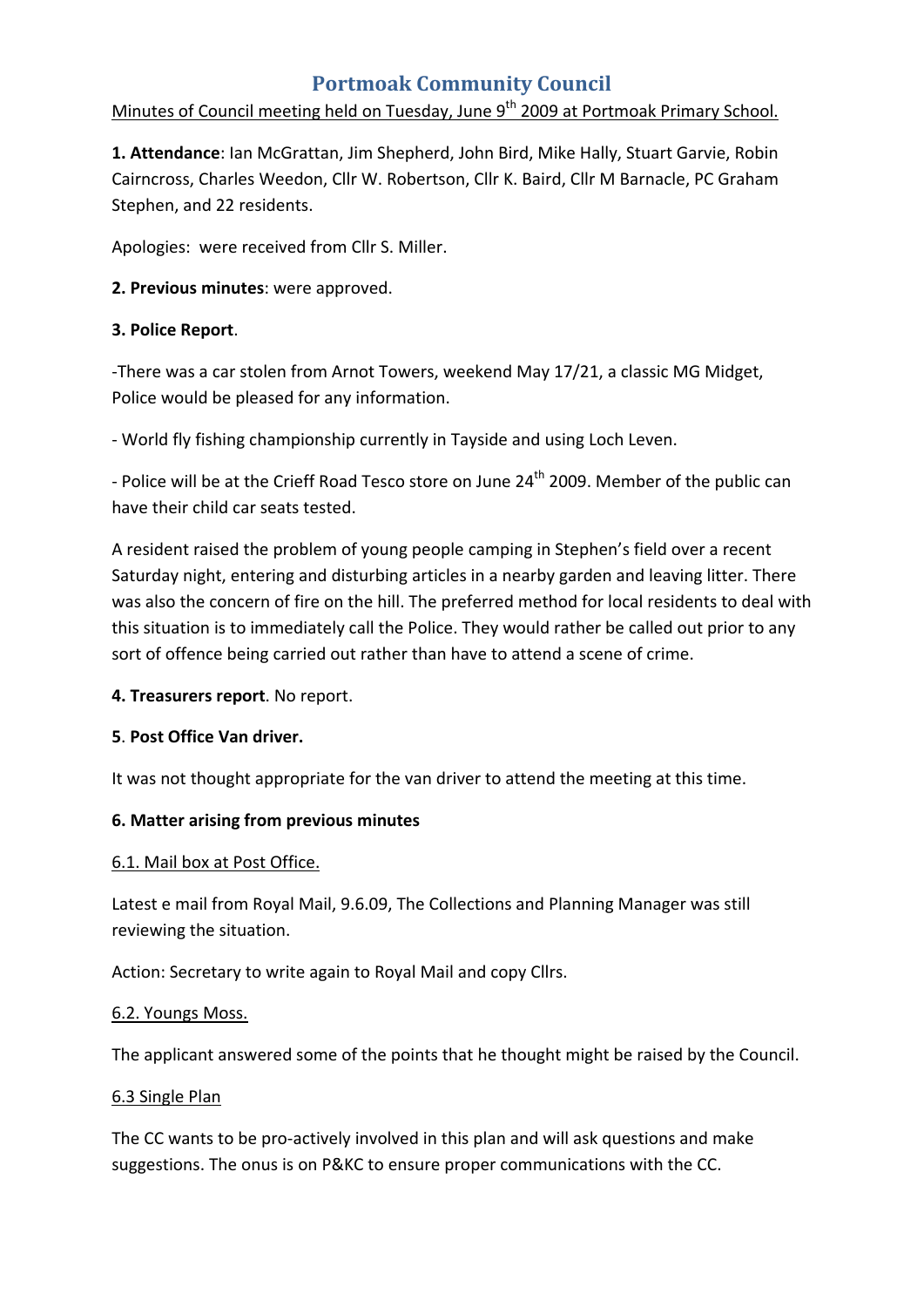At the moment there are a number of differing interpretations as to how the plan will affect Portmoak especially in terms of number of housing units that will be required/permitted but there are other important aspects within the plan which could affect the area.

Cllrs Robertson and Barnacle identified their differing views of how the plan could affect the area especially the figure of 480 extra housing units planned for Kinross‐shire.

Cllr Barnacle spoke on the previously sent information (discussed at the Management meeting) on how Fossoway were going to use a questionnaire to gather information.

The timetable for stages in the plan was noted, Stage 2 end of June 09 and Stage 3 is April 2010. There are also Stages 4/5/ and 6.

It was noted that Scotlandwell had seen an increase of housing by 22% over recent years but there was still a lack of affordable housing.

The CC had not agreed a method of consultation.

Action: Peter Marshall had agreed to attend the CC in September 2009.

### 6.4 Bee hives in Kinnesswood

The Local Ranger had been asked to assess the access arrangements to the land containing the beehives. There did not appear to be any formal access to the property.

Action: The CC would continue to seek answers relating to responsibility and access.

### **7. Subcommittee reports**

### Paths Group

It was hoped the information boards for the Michael Bruce Way would be completed within 2/3 weeks.

Water damage had still to be repaired on the Way and it was hoped to receive some financial assistance. Consideration for grants was being discussed with Quality of Life Trust.

George Lawrie introduced himself to the meeting as the 'new' projects officer with TRACKS and hoped to attend the CC meeting every 6 months.

Tracks had 2 new projects this year, a bridle way at Crook of Devon and a new route between Burleigh Castle and Hattonburn Road, Milnathort.

It was also hoped to start the  $3<sup>rd</sup>$  and final phase for the access route around Loch Leven which was between the RSPB at Vane Farm and Kinross.

### Planning Group

Applications discussed at the meeting:‐

**09/00696/FUL** Erection of a dwellinghouse and associated works, Wester Balgedie Farm, Wester Balgedie, Kinross KY13 9HE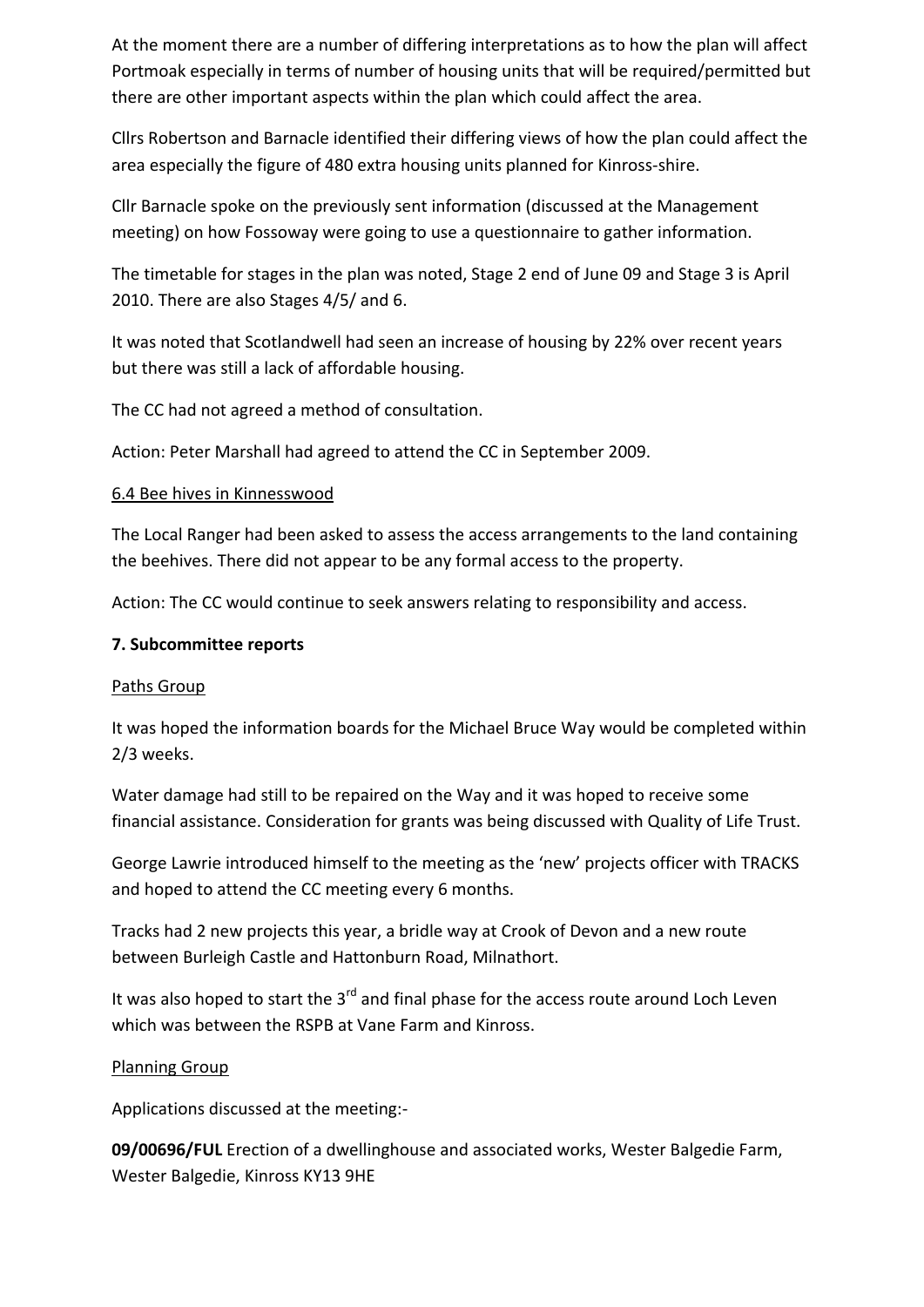The difference between this and previous submitted plans were detailed by a resident but did not alter the problems which formed the basis of the previous objection by the CC.

Action: CC to make an objection

**09/00720/FUL** Erection of a dwellinghouse Mid Bowhouse, Leslie, Glenrothes KY6 3JH

Action: no comment

**09/00701/FUL** Erection of a single 15kw wind turbine, Glenvale Kinross KY13 9HG

09/00833/FUL Erection of a wind turbine, Newlands Farm House, Milnathort, Kinross KY13 9SL

**09/00835/FUL** Erection of 3 wind turbines Newlands Farm House, Milnathort, Kinross KY13 9SL

There were a number of general questions still to be answered on wind turbines. The Management Group had highlighted the intention of the Scottish Government for more sustainable power but this could be contrary to the Councils perceived attitude to wind farms and crofts. The Chairman asked the Cllrs to comment and advise the CC.

It was stated that there had been a more relaxed approach to turbine applications at local council level especially on farms.

The applicant for the single turbine explained that his property had been designed and built to run on the electricity which could be supplied by a single turbine although figures quoted were contested by the CC.

The applicant for the three turbines explained that it was his intention to build one turbine initially to check on power outage before continuing with the other two. The applicant agreed to give this information to the CC for future reference.

There was a concern that crofts could become farms.

A map had been obtained from Defence Estates detailing the standards required to safe guard the Met Office Bishop's Ball.

Action: In view of all the above information it was decided not to comment on any of these applications.

**09/00641/FUL** Erection of buildings ancillary to horticultural operations and formation of above ground septic tank (in retrospect) Land At Youngs Moss Scotlandwell

Action: No comment

### Management Group

1. Areas of responsibility: It was decided to identify CCllrs with areas. This would assist residents in each area to more easily identify and associate the same name and face and would also give Cllrs the opportunity to voice concerns within that area. Robin Cairncross would be the representative for the Balgedies, Charles Weedon, Kinnesswood, Jim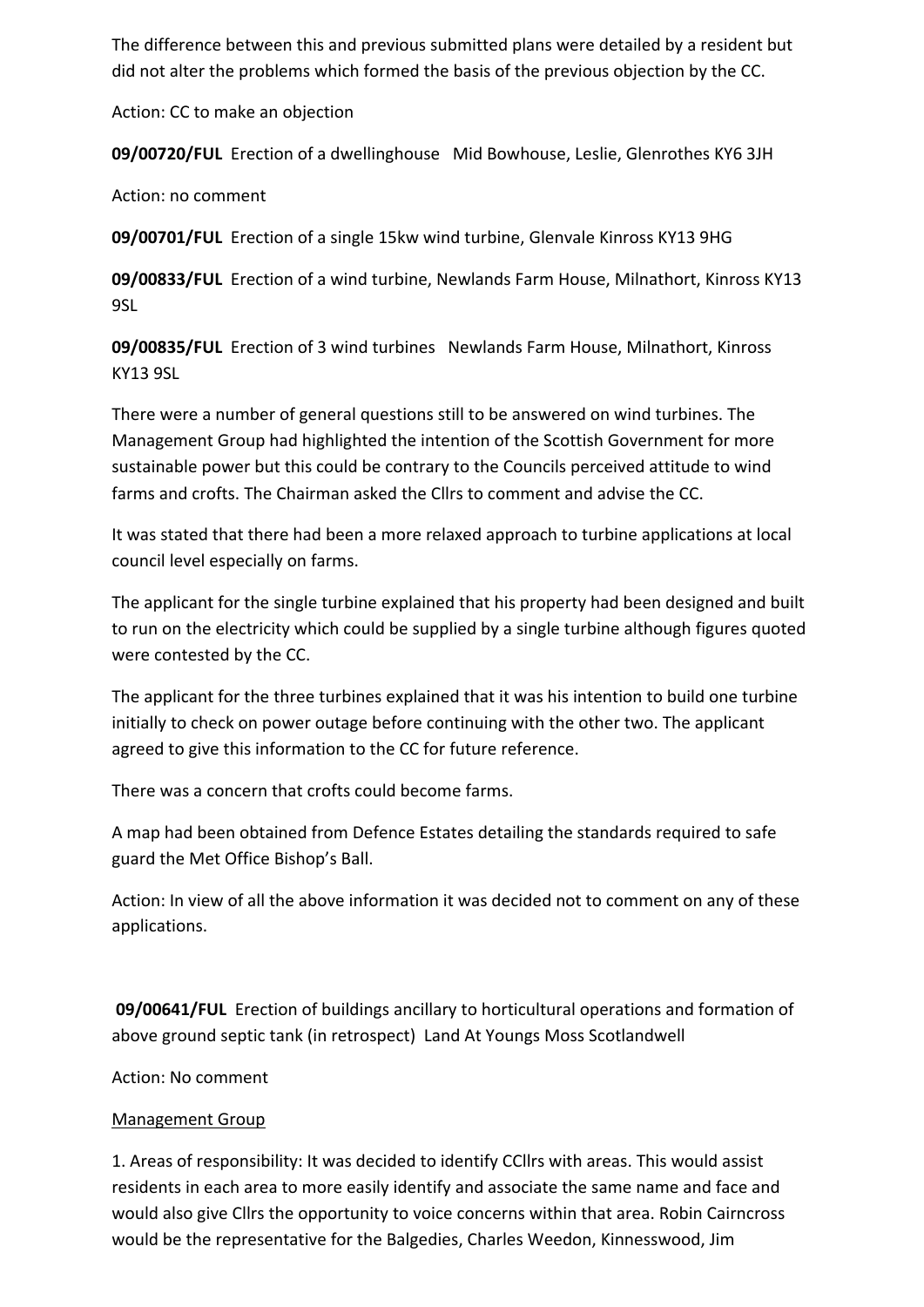Shepherd, Scotlandwell, Mike Hally would continue to look after planning applications and Stuart Garvie the Paths Group.

2. Kinross‐shire Fund: The Chairman had attended a meeting and conveyed information to both Bloom committees. A meeting had taken place with T in the Park representatives.

3. Stephens' Field: Following a request to the residents some time ago, names were recorded who volunteered to serve on an advisory group to report back to the CC. It may be pertinent to activate the advisory group sooner rather than later.

4. Community Campus: Events are required to celebrate the opening of the new campus. It was suggested that information would be sort on the provision of a community radio station including initial cost, involvement with the campus including courses etc.

5. It was proposed and agreed to start future CC meetings at 7.00 p.m.

## **8. Report from CCllrs**

Cllr Robertson highlighted the free Kinross‐shire from plastic bags campaign.

‐ He informed the meeting that the Countryside Trust was looking for Board members and anyone interested should contact himself.

‐ Traffic calming, he had received a number of complaints about the build outs which were passed to the Roads dept.

‐ The Round the Loch bus, operated by Stagecoach, would be running each Sunday until the end of November. Times were in the Newsletter and signposted on the walk.

Cllr Barnacle also reported a number of issues regarding the traffic calming which were passed to the Roads dept.

‐He reminded the meeting of the proposed changes to the bin collection system.

‐The proposed development at Wester Balgedie would be presented to the Building Control Committee, either at the June or July meeting.

‐ Scotlandwell would shortly be gaining its Conservation status.

# **9. AOCB**

Fife Coast and Countryside Trust were seeking information from anyone who used the Lomond Hills Regional Park. It was decided to use Kinnesswood shop and the Newsletter to advertise what information was required.

Following the notification that the Conservation area at Scotlandwell would be approved on Friday, June 12<sup>th</sup> 2009 it was decided to ask a P&KC Conservation Officer to be present at the July meeting of the Council to give a short presentation.

(Post Meeting Note: Rachel Haworth has agreed to attend)

The Secretary gave details of communication he had received/holding since the last meeting including.